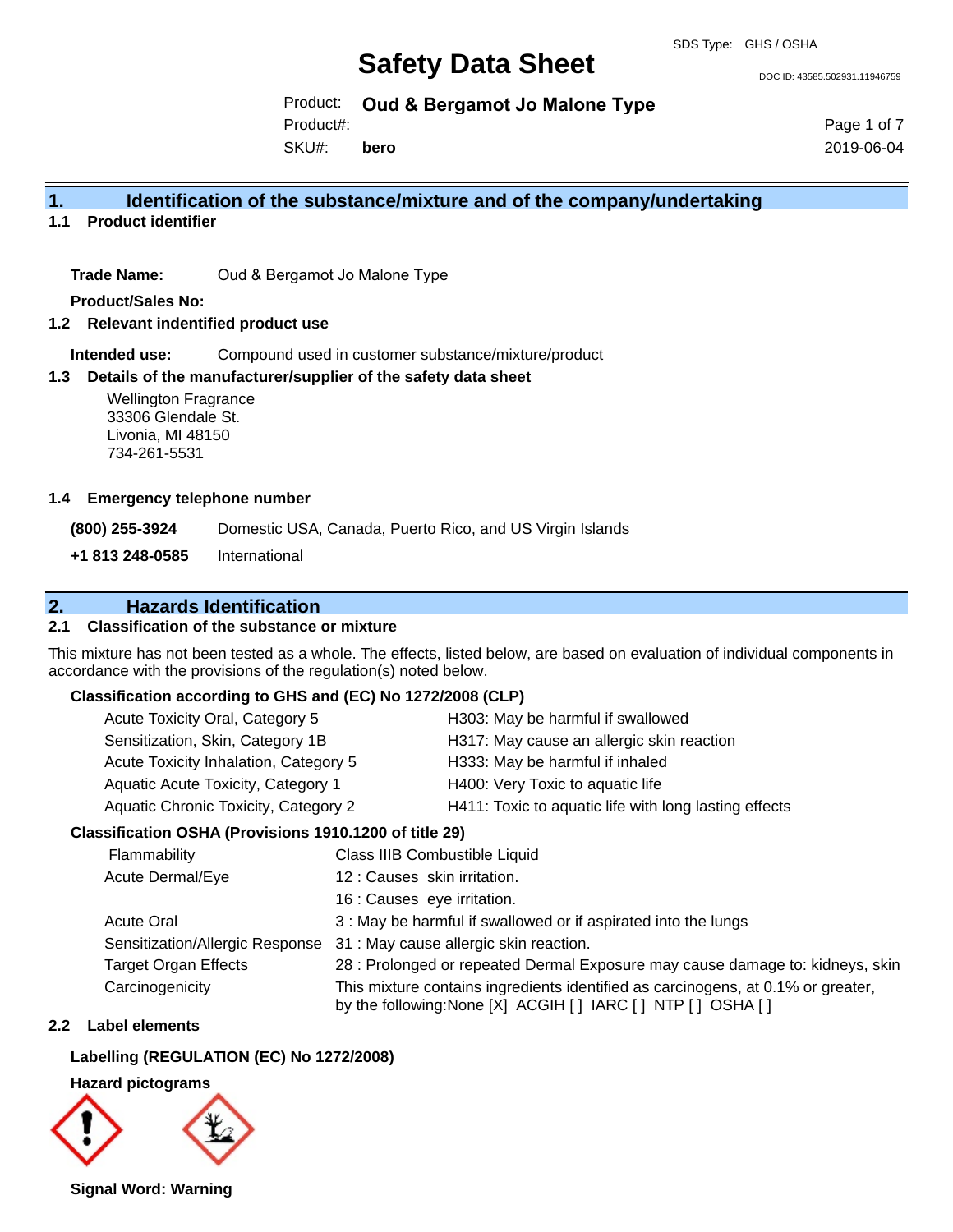DOC ID: 43585.502931.11946759

Product: **Oud & Bergamot Jo Malone Type** SKU#: Product#: **bero**

Page 2 of 7 2019-06-04

| <b>Hazard statments</b>         |                                                                         |
|---------------------------------|-------------------------------------------------------------------------|
| H <sub>303</sub>                | May be harmful if swallowed                                             |
| H317                            | May cause an allergic skin reaction                                     |
| H333                            | May be harmful if inhaled                                               |
| H400                            | Very Toxic to aquatic life                                              |
| H411                            | Toxic to aquatic life with long lasting effects                         |
| <b>Precautionary Statements</b> |                                                                         |
| <b>Prevention:</b>              |                                                                         |
| P <sub>272</sub>                | Contaminated work clothing should not be allowed out of the workplace   |
| P <sub>273</sub>                | Avoid release to the environment                                        |
| <b>Response:</b>                |                                                                         |
| P302 + P352                     | IF ON SKIN: Wash with soap and water                                    |
| $P304 + P312$                   | IF INHALED: Call a POISON CENTER or doctor/physician if you feel unwell |
| P312                            | Call a POISON CENTER or doctor/physician if you feel unwell             |
| $P333 + P313$                   | If skin irritation or a rash occurs: Get medical advice/attention       |
| P363                            | Wash contaminated clothing before reuse                                 |
| P391                            | <b>Collect Spillage</b>                                                 |
| 2.3<br><b>Other Hazards</b>     |                                                                         |

**no data available**

## **3. Composition/Information on Ingredients**

### **3.1 Mixtures**

This product is a complex mixture of ingredients, which contains among others the following substance(s), presenting a health or environmental hazard within the meaning of the UN Globally Harmonized System of Classification and Labeling of Chemicals (GHS):

| CAS#<br>Ingredient     | EC#                                       | Conc.<br>Range | <b>GHS Classification</b>          | <b>OSHA Classification</b> |
|------------------------|-------------------------------------------|----------------|------------------------------------|----------------------------|
| 120-51-4               | 204-402-9                                 | $10 - 20 \%$   | H302; H313; H400; H411             | 28, 3                      |
| <b>Benzyl Benzoate</b> |                                           |                |                                    |                            |
| 54464-57-2             | 259-174-3                                 | $2 - 5%$       | H315; H317; H400; H410             | 11, 31                     |
|                        | Tetramethyl Acetyloctahydronaphthalenes   |                |                                    |                            |
| 24851-98-7             | 246-495-9                                 | $2 - 5 \%$     | H402                               |                            |
|                        | Methyldihydrojasmonate                    |                |                                    |                            |
| 84929-38-4             | 284-521-0                                 | $1 - 2%$       | H226; H304; H315; H317; H400; H410 | 12, 3, 31                  |
|                        | Citrus nobilis (Mandarin Orange) peel oil |                |                                    |                            |
| 1222-05-5              | 214-946-9                                 | $1 - 2 \%$     | H316; H400; H410                   | 11, 15                     |
|                        | Hexamethylindanopyran                     |                |                                    |                            |
| 115-95-7               | 204-116-4                                 | $0.1 - 1.0 \%$ | H227; H315; H317; H320; H402       |                            |
| <b>Linalyl Acetate</b> |                                           |                |                                    |                            |
| $91 - 64 - 5$          | 202-086-7                                 | $0.1 - 1.0 \%$ | H302; H317; H402                   | 12, 15, 2, 26, 31, 9       |
| Coumarin               |                                           |                |                                    |                            |
| 78-70-6                | 201-134-4                                 | $0.1 - 1.0 \%$ | H227; H303; H315; H317; H319; H402 | 12, 26                     |
| Linalool               |                                           |                |                                    |                            |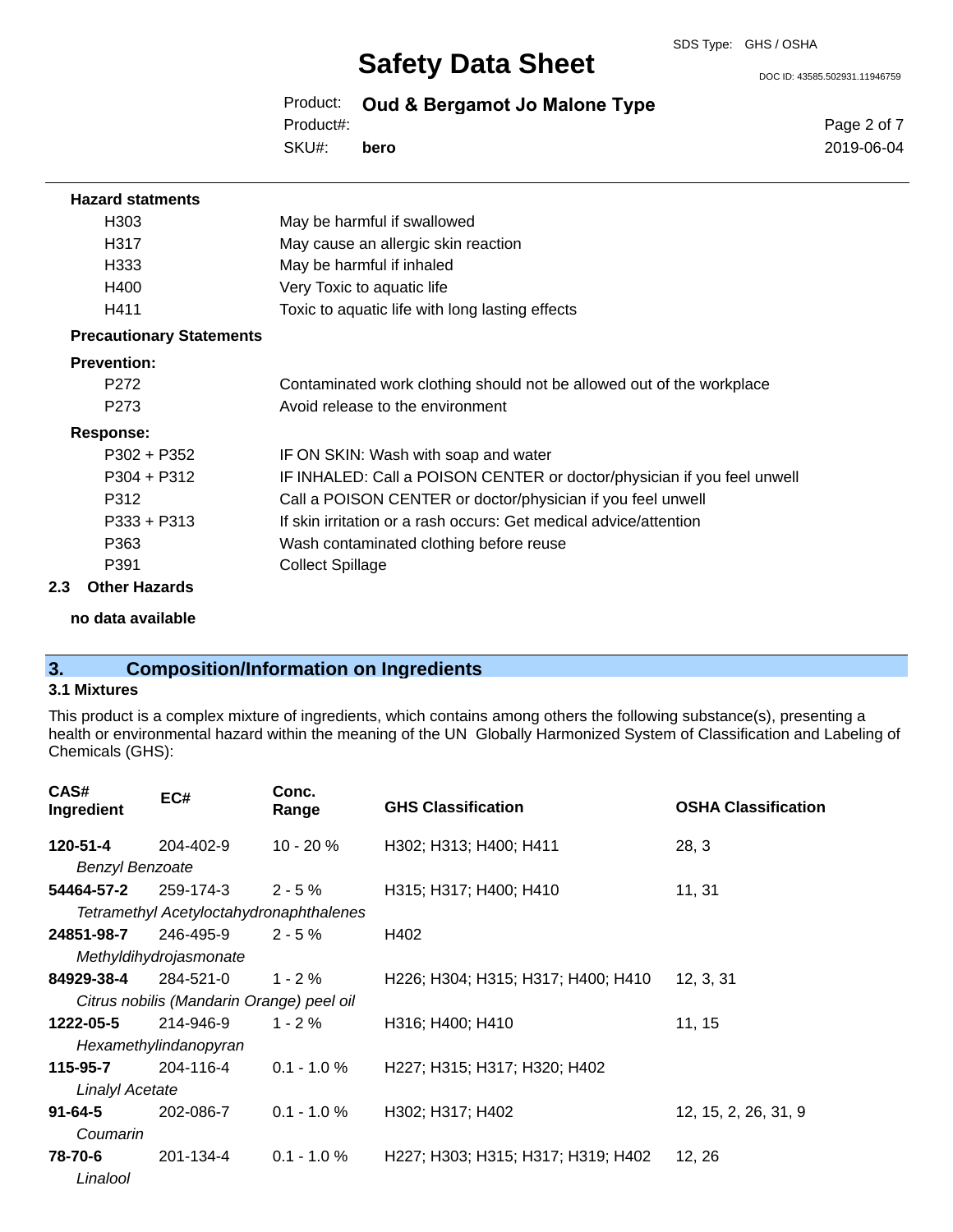DOC ID: 43585.502931.11946759

Product: **Oud & Bergamot Jo Malone Type**

SKU#: Product#: **bero** Page 3 of 7 2019-06-04

| <b>CAS#</b><br>Ingredient                                    | EC#                                                      | Conc.<br>Range | <b>GHS Classification</b>          | <b>OSHA Classification</b> |
|--------------------------------------------------------------|----------------------------------------------------------|----------------|------------------------------------|----------------------------|
| $77 - 54 - 3$                                                | 201-036-1                                                | $0.1 - 1.0 \%$ | H317; H400; H410                   | 12.15                      |
| Cedryl acetate                                               |                                                          |                |                                    |                            |
| 1205-17-0                                                    | 214-881-6                                                | $0.1 - 1.0 \%$ | H303; H317; H361; H401; H411       |                            |
|                                                              | a-Methyl-1,3-benzodioxole-5-propionaldehyde              |                |                                    |                            |
| 127-91-3                                                     | 204-872-5                                                | $0.1 - 1.0 \%$ | H226; H304; H315; H317; H400; H410 | 11, 15, 24, 25, 31         |
| ß-Pinene                                                     |                                                          |                |                                    |                            |
| 33704-61-9                                                   | 251-649-3                                                | $0.1 - 1.0 \%$ | H303; H315; H317; H319; H401; H411 | 11, 15, 26                 |
| 6,7-Dihydro-1,1,2,3,3-pentamethyl-4(5H)-indanone (Cashmeran) |                                                          |                |                                    |                            |
| $127 - 51 - 5$                                               | 204-846-3                                                | $0.1 - 1.0 \%$ | H316; H317; H320; H401; H411       | 11, 15, 19, 26, 28, 31     |
| a-Isomethyl ionone                                           |                                                          |                |                                    |                            |
|                                                              | See Section 16 for full text of GHS classification codes |                |                                    |                            |

Total Hydrocarbon Content  $(\% w/w) = 2.67$ 

| $\overline{4}$ .<br><b>First Aid Measures</b>                                     |                                                                                                               |
|-----------------------------------------------------------------------------------|---------------------------------------------------------------------------------------------------------------|
| <b>Description of first aid measures</b><br>4.1                                   |                                                                                                               |
| Inhalation:                                                                       | Remove from exposure site to fresh air and keep at rest.<br>Obtain medical advice.                            |
| <b>Eye Exposure:</b>                                                              | Flush immediately with water for at least 15 minutes.<br>Contact physician if symptoms persist.               |
| <b>Skin Exposure:</b>                                                             | Remove contaminated clothes. Wash thoroughly with water (and soap).<br>Contact physician if symptoms persist. |
| Ingestion:                                                                        | Rinse mouth with water and obtain medical advice.                                                             |
| Most important symptoms and effects, both acute and delayed<br>4.2                |                                                                                                               |
| <b>Symptoms:</b>                                                                  | no data available                                                                                             |
| Risks:                                                                            | Refer to Section 2.2 "Hazard Statements"                                                                      |
| Indication of any immediate medical attention and special treatment needed<br>4.3 |                                                                                                               |
| <b>Treatment:</b>                                                                 | Refer to Section 2.2 "Response"                                                                               |
|                                                                                   |                                                                                                               |
| 5.<br><b>Fire-Fighting measures</b>                                               |                                                                                                               |
| <b>Extinguishing media</b><br>5.1                                                 |                                                                                                               |
| Suitable:                                                                         | Carbon dioxide (CO2), Dry chemical, Foam                                                                      |
| Unsuitable                                                                        | Do not use a direct water jet on burning material                                                             |
| Special hazards arising from the substance or mixture<br>5.2                      |                                                                                                               |
| <b>During fire fighting:</b><br>5.3 Advice for firefighters                       | Water may be ineffective                                                                                      |
| <b>Further information:</b>                                                       | Standard procedure for chemical fires                                                                         |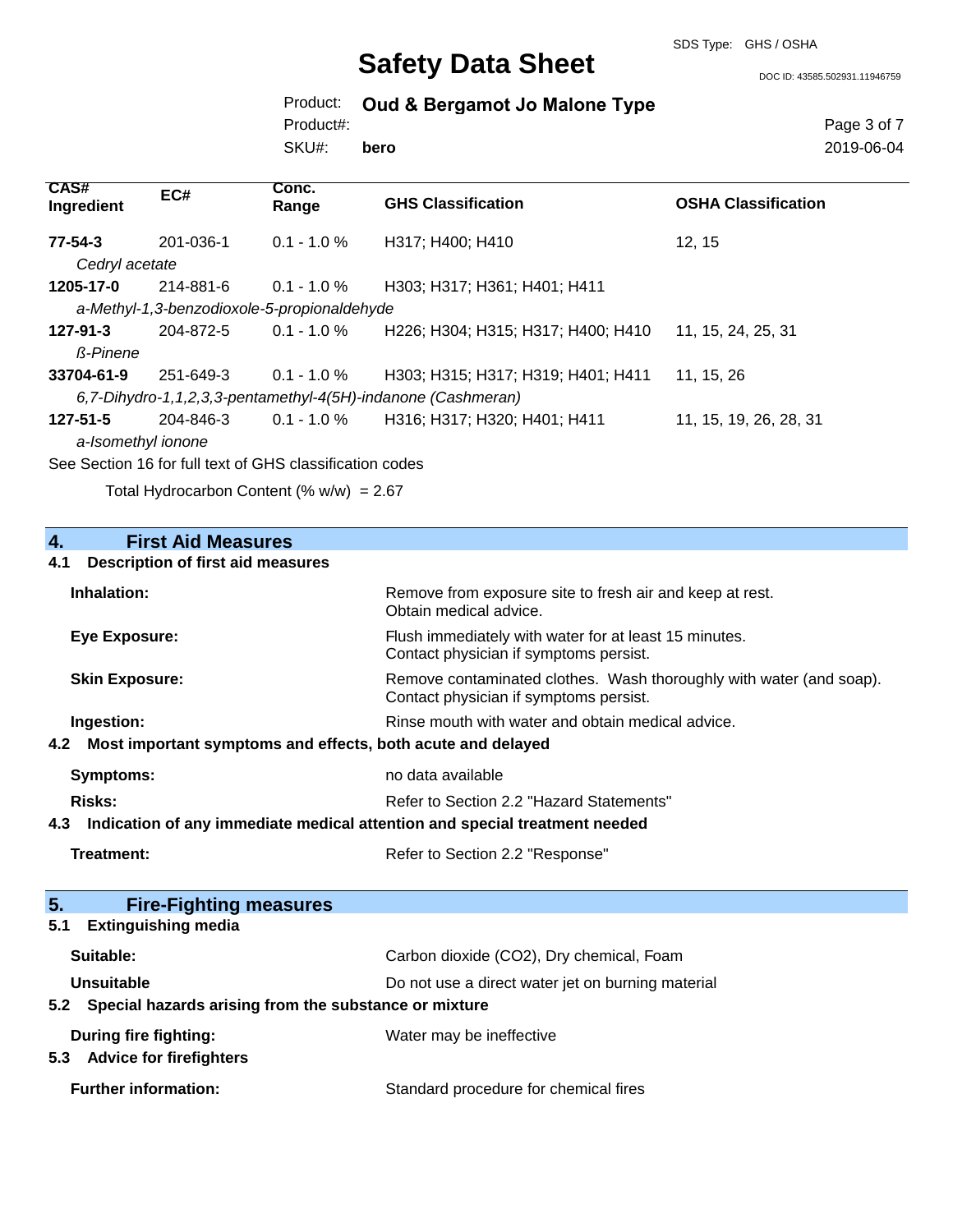DOC ID: 43585.502931.11946759

Product: **Oud & Bergamot Jo Malone Type**

SKU#: Product#: **bero** Page 4 of 7 2019-06-04

#### **6. Accidental Release Measures**

#### **6.1 Personal precautions, protective equipment and emergency procedures**

Avoid inhalation and contact with skin and eyes. A self-contained breathing apparatus is recommended in case of a major spill.

#### **6.2 Environmental precautions**

Keep away from drains, soil, and surface and groundwater.

#### **6.3 Methods and materials for containment and cleaning up**

Clean up spillage promptly. Remove ignition sources. Provide adequate ventilation. Avoid excessive inhalation of vapors. Gross spillages should be contained by use of sand or inert powder and disposed of according to the local regulations.

#### **6.4 Reference to other sections**

Not Applicable

## **7. Handling and Storage**

#### **7.1 Precautions for safe handling**

Apply according to good manufacturing and industrial hygiene practices with proper ventilation. Do not drink, eat or smoke while handling. Respect good personal hygiene.

#### **7.2 Conditions for safe storage, including any incompatibilities**

Store in a cool, dry and ventilated area away from heat sources and protected from light in tightly closed original container. Avoid plastic and uncoated metal container. Keep air contact to a minimum.

### **7.3 Specific end uses**

No information available

#### **8. Exposure Controls/Personal Protection**

#### **8.1 Control parameters**

| <b>Exposure Limits:</b><br><b>Component</b> |                 |                              | ACGIH | ACGIH                             | <b>OSHA</b> | <b>OSHA</b> |  |
|---------------------------------------------|-----------------|------------------------------|-------|-----------------------------------|-------------|-------------|--|
|                                             |                 |                              |       | TWA ppm STEL ppm TWA ppm STEL ppm |             |             |  |
| $127 - 91 - 3$                              | <b>ß-Pinene</b> |                              | 20    |                                   |             |             |  |
| <b>Engineering Controle:</b>                |                 | Llea local avhauet ae naadad |       |                                   |             |             |  |

**Engineering Controls:** Use local exhaust as needed.

#### **8.2 Exposure controls - Personal protective equipment**

| Eye protection:                | Tightly sealed goggles, face shield, or safety glasses with brow guards and side shields, etc.<br>as may be appropriate for the exposure |
|--------------------------------|------------------------------------------------------------------------------------------------------------------------------------------|
| <b>Respiratory protection:</b> | Avoid excessive inhalation of concentrated vapors. Apply local ventilation where appropriate.                                            |
| <b>Skin protection:</b>        | Avoid Skin contact. Use chemically resistant gloves as needed.                                                                           |

## **9. Physical and Chemical Properties**

#### **9.1 Information on basic physical and chemical properties**

| Appearance: | Liauid               |
|-------------|----------------------|
| Odor:       | Conforms to Standard |
| Color:      | Yellow (G5)          |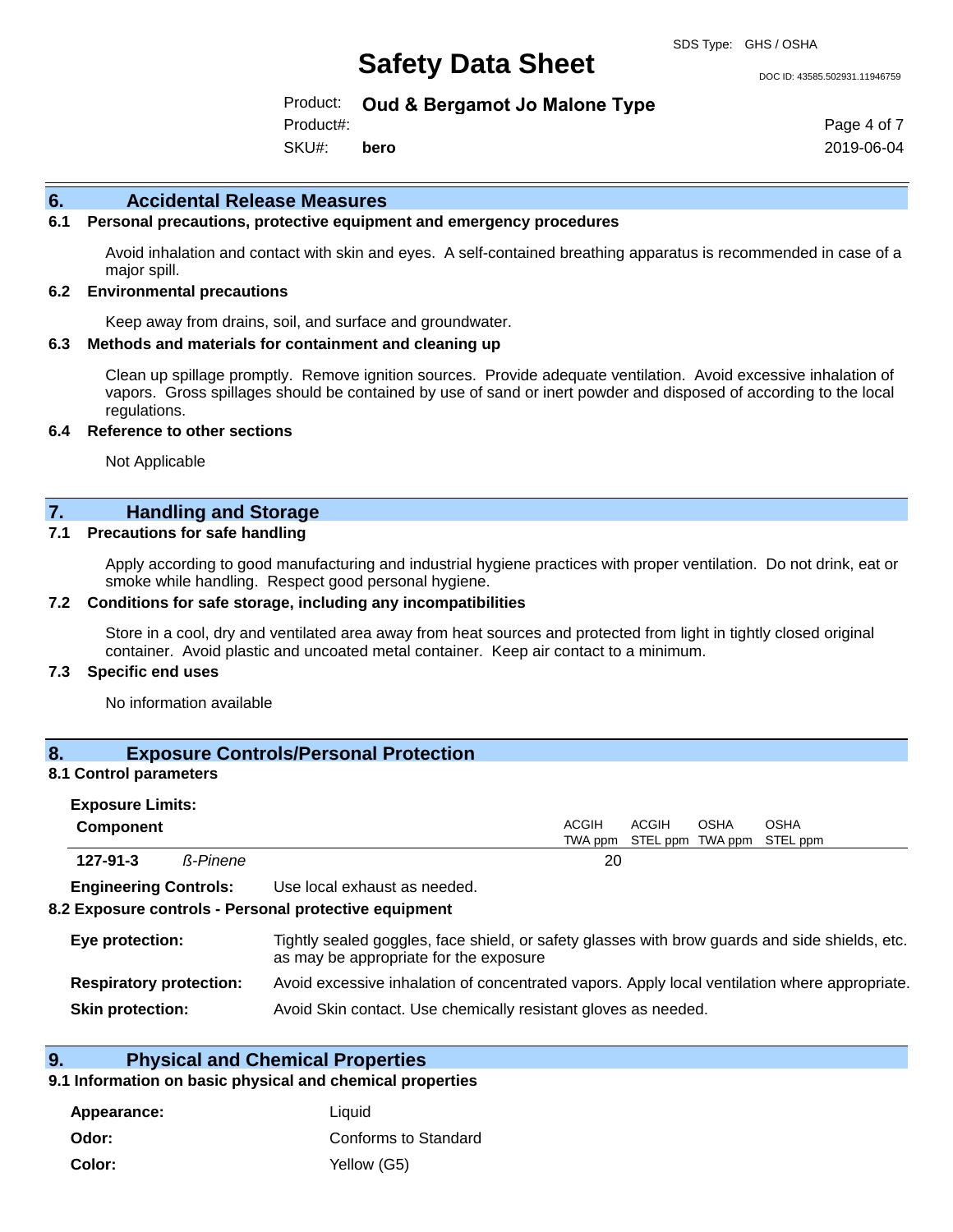DOC ID: 43585.502931.11946759

|           | Product: Oud & Bergamot Jo Malone Type |  |
|-----------|----------------------------------------|--|
| Product#: |                                        |  |

SKU#: **bero**

**Viscosity:** Liquid **Freezing Point:** Not determined **Boiling Point:** Not determined **Melting Point:** Not determined **Flashpoint (CCCFP):**  $>200 \text{ F } (93.33 \text{ C})$ Auto flammability: Not determined **Explosive Properties:** None Expected **Oxidizing properties:** None Expected **Vapor Pressure (mmHg@20 C):** 0.0285 **%VOC:** 3.0921 **Specific Gravity @ 25 C:** 0.9610 **Density @ 25 C:** 0.9580 **Refractive Index @ 20 C:** 1.4710 **Soluble in:** Oil

## **10. Stability and Reactivity**

| 10.1 Reactivity                         | None                                               |
|-----------------------------------------|----------------------------------------------------|
| <b>10.2 Chemical stability</b>          | Stable                                             |
| 10.3 Possibility of hazardous reactions | None known                                         |
| 10.4 Conditions to avoid                | None known                                         |
| 10.5 Incompatible materials             | Strong oxidizing agents, strong acids, and alkalis |
| 10.6 Hazardous decomposition products   | None known                                         |

# **11. Toxicological Information**

### **11.1 Toxicological Effects**

Acute Toxicity Estimates (ATEs) based on the individual Ingredient Toxicity Data utilizing the "Additivity Formula"

| Acute toxicity - Oral - (Rat) mg/kg              | (LD50: 3,428.90) May be harmful if swallowed                                 |
|--------------------------------------------------|------------------------------------------------------------------------------|
| Acute toxicity - Dermal - (Rabbit) mg/kg         | (LD50: 5,540.62) Not classified - the classification criteria are<br>not met |
| Acute toxicity - Inhalation - (Rat) mg/L/4hr     | (LC50: 219.18) May be harmful if inhaled                                     |
| <b>Skin corrosion / irritation</b>               | Not classified - the classification criteria are not met                     |
| Serious eye damage / irritation                  | Not classified - the classification criteria are not met                     |
| <b>Respiratory sensitization</b>                 | Not classified - the classification criteria are not met                     |
| <b>Skin sensitization</b>                        | May cause an allergic skin reaction                                          |
| <b>Germ cell mutagenicity</b>                    | Not classified - the classification criteria are not met                     |
| Carcinogenicity                                  | Not classified - the classification criteria are not met                     |
| <b>Reproductive toxicity</b>                     | Not classified - the classification criteria are not met                     |
| Specific target organ toxicity - single exposure | Not classified - the classification criteria are not met                     |

Page 5 of 7 2019-06-04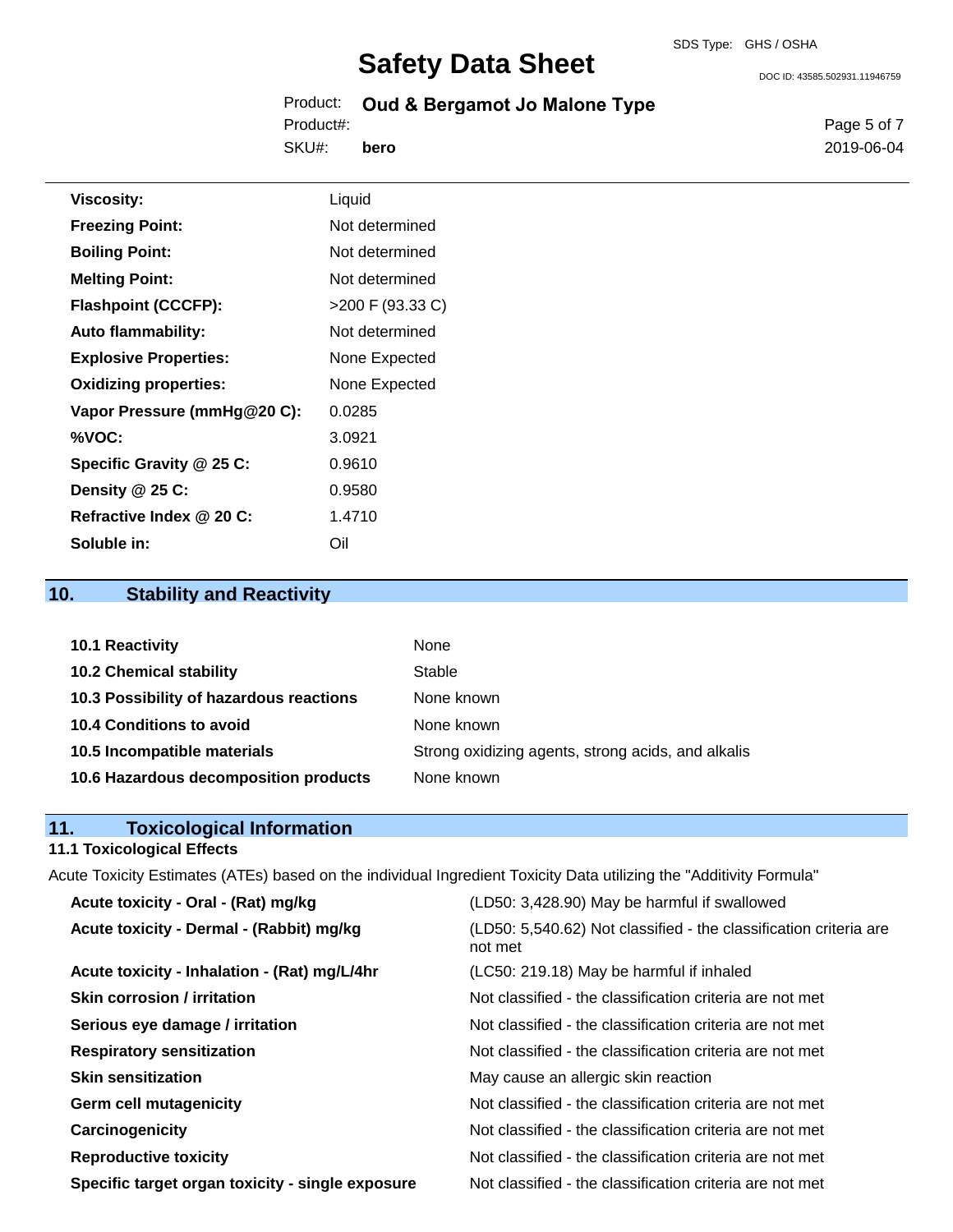SDS Type: GHS / OSHA

DOC ID: 43585.502931.11946759

|           | Product: Oud & Bergamot Jo Malone Type |  |
|-----------|----------------------------------------|--|
| Product#: |                                        |  |

SKU#: **bero** Page 6 of 7 2019-06-04

| Specific target organ toxicity - repeated exposure | Not classified - the classification criteria are not met |
|----------------------------------------------------|----------------------------------------------------------|
| Aspiration hazard                                  | Not classified - the classification criteria are not met |

## **12. Ecological Information**

| <b>12.1 Toxicity</b>               |                     |
|------------------------------------|---------------------|
| <b>Acute aquatic toxicity</b>      | Very Toxic to aqu   |
| <b>Chronic aquatic toxicity</b>    | Toxic to aquatic li |
| <b>Toxicity Data on soil</b>       | no data available   |
| <b>Toxicity on other organisms</b> | no data available   |

| 12.2 Persistence and degradability | no data available |
|------------------------------------|-------------------|
| 12.3 Bioaccumulative potential     | no data available |
| 12.4 Mobility in soil              | no data available |
| 12.5 Other adverse effects         | no data available |

| 13. | <b>Disposal Conditions</b> |
|-----|----------------------------|
|     |                            |

#### **13.1 Waste treatment methods**

Do not allow product to reach sewage systems. Dispose of in accordance with all local and national regulations. Send to a licensed waste management company.The product should not be allowed to enter drains, water courses or the soil. Do not contaminate ponds, waterways or ditches with chemical or used container.

**Very Toxic to aquatic life** 

Toxic to aquatic life with long lasting effects

## **14. Transport Information**

| <b>Regulator</b><br>U.S. DOT (Non-Bulk)<br><b>Chemicals NOI</b> |            | <b>Class</b> | <b>Pack Group</b><br>Not Regulated - Not Dangerous Goods | <b>Sub Risk</b> | UN-nr. |
|-----------------------------------------------------------------|------------|--------------|----------------------------------------------------------|-----------------|--------|
| <b>ADR/RID (International Road/Rail)</b>                        |            |              |                                                          |                 |        |
| <b>Environmentally Hazardous</b><br>Liquid, n.o.s.              | Substance. | 9            | Ш                                                        |                 | UN3082 |
| <b>IATA (Air Cargo)</b>                                         |            |              |                                                          |                 |        |
| <b>Environmentally Hazardous</b><br>Liquid, n.o.s.              | Substance. | 9            | Ш                                                        |                 | UN3082 |
| <b>IMDG (Sea)</b>                                               |            |              |                                                          |                 |        |
| <b>Environmentally Hazardous</b><br>Liquid, n.o.s.              | Substance. | 9            | Ш                                                        |                 | UN3082 |

## **15. Regulatory Information**

**U.S. Federal Regulations:**

**TSCA (Toxic Substance Control Act):** All components of the substance/mixture are listed or exempt **40 CFR(EPCRA, SARA, CERCLA and CAA)** This product contains NO components of concern.